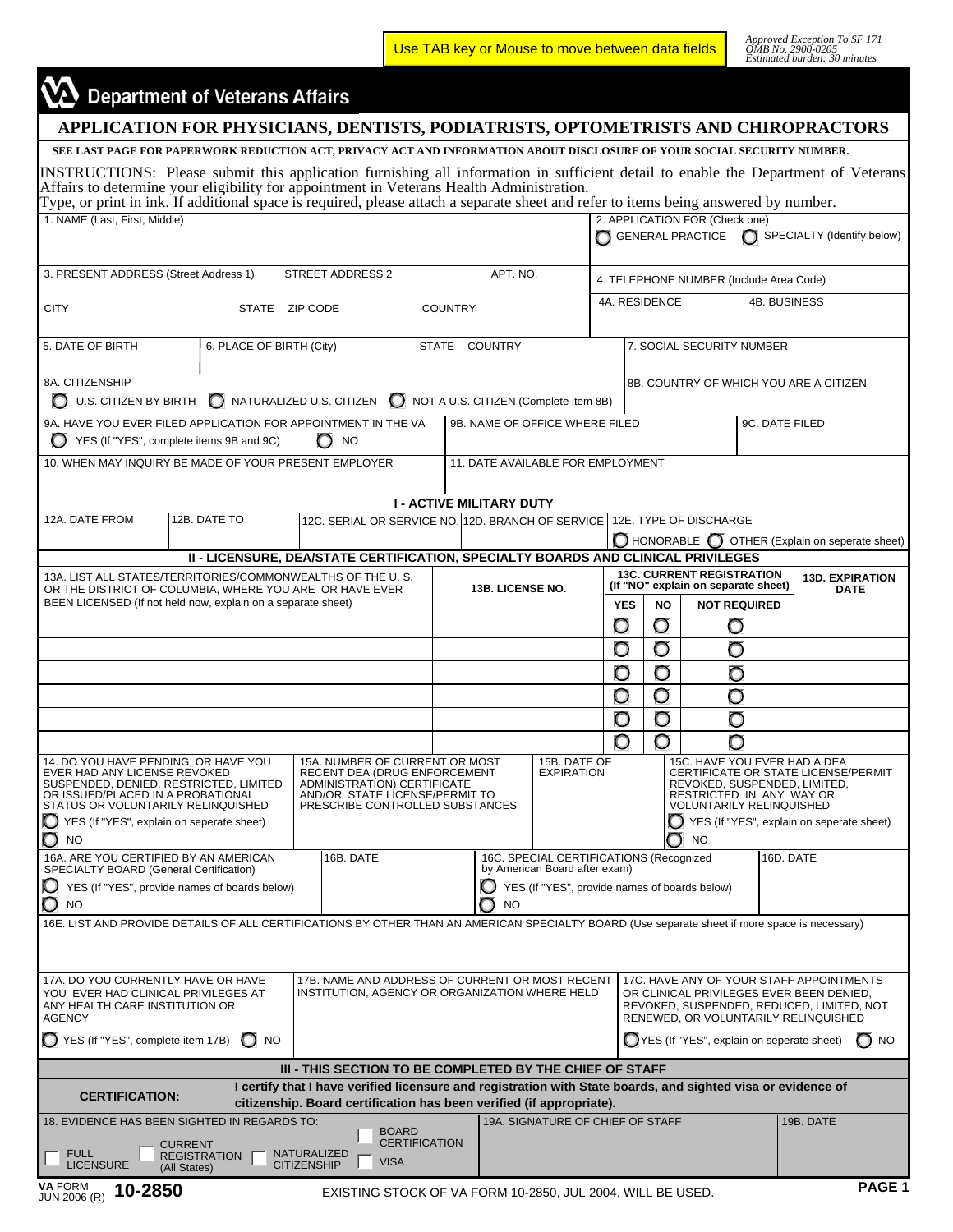|                                                                                                                                                       |                                                                                                                                                                                  | <b>IV - PROFESSIONAL LIABILITY INSURANCE</b>                                               |  |                                                                                   |                          |                                                       |                  |                        |                               |                    |                          |
|-------------------------------------------------------------------------------------------------------------------------------------------------------|----------------------------------------------------------------------------------------------------------------------------------------------------------------------------------|--------------------------------------------------------------------------------------------|--|-----------------------------------------------------------------------------------|--------------------------|-------------------------------------------------------|------------------|------------------------|-------------------------------|--------------------|--------------------------|
| 20A. PRESENT PROFESSIONAL<br><b>LIABILITY INSURANCE CARRIER</b>                                                                                       | 21. HAS ANY CARRIER EVER CANCELLED,<br>20D. DATES OF COVERAGE<br>20C. NAMES OF PRIOR<br>20B. DATE<br>DENIED OR REFUSED TO RENEW YOUR<br><b>CARRIERS</b><br><b>COVERAGE BEGAN</b> |                                                                                            |  |                                                                                   |                          |                                                       |                  |                        |                               |                    |                          |
|                                                                                                                                                       |                                                                                                                                                                                  |                                                                                            |  | <b>FROM</b><br>TO                                                                 |                          | <b>INSURANCE</b><br>$\bigcirc$ yes<br>$\mathbb{O}$ NO |                  |                        |                               | (If "YES", explain |                          |
|                                                                                                                                                       |                                                                                                                                                                                  | <b>V - PREPROFESSIONAL EDUCATION</b>                                                       |  |                                                                                   |                          |                                                       |                  |                        |                               |                    | on separate sheet)       |
|                                                                                                                                                       |                                                                                                                                                                                  |                                                                                            |  |                                                                                   | 22C. SUBJECT             |                                                       | 22D. YEARS       |                        |                               | 22E. GRADUATED     | 22F.                     |
| 22A. NAME OF SCHOOL                                                                                                                                   |                                                                                                                                                                                  | 22B. ADDRESS (City, State and ZIP Code)                                                    |  |                                                                                   | <b>MAJOR</b>             |                                                       | ATTENDED         | <b>MONTH</b>           |                               | <b>YEAR</b>        | <b>DEGREE</b>            |
|                                                                                                                                                       |                                                                                                                                                                                  |                                                                                            |  |                                                                                   |                          |                                                       |                  |                        |                               |                    |                          |
|                                                                                                                                                       |                                                                                                                                                                                  |                                                                                            |  |                                                                                   |                          |                                                       |                  |                        |                               |                    |                          |
|                                                                                                                                                       |                                                                                                                                                                                  |                                                                                            |  |                                                                                   |                          |                                                       |                  |                        |                               |                    |                          |
|                                                                                                                                                       |                                                                                                                                                                                  |                                                                                            |  |                                                                                   |                          |                                                       |                  |                        |                               |                    |                          |
|                                                                                                                                                       |                                                                                                                                                                                  |                                                                                            |  |                                                                                   |                          |                                                       |                  |                        |                               |                    |                          |
|                                                                                                                                                       |                                                                                                                                                                                  |                                                                                            |  |                                                                                   |                          |                                                       |                  |                        |                               |                    |                          |
|                                                                                                                                                       |                                                                                                                                                                                  | <b>VI - PROFESSIONAL EDUCATION</b>                                                         |  |                                                                                   |                          | 23C. YEARS                                            |                  |                        |                               | 23D. GRADUATED     | 23E.                     |
| 23A. NAME OF SCHOOL                                                                                                                                   | 23B. ADDRESS (City, State and ZIP Code)                                                                                                                                          |                                                                                            |  |                                                                                   |                          | ATTENDED                                              | <b>MONTH</b>     | <b>YEAR</b>            | <b>DEGREE</b>                 |                    |                          |
|                                                                                                                                                       |                                                                                                                                                                                  |                                                                                            |  |                                                                                   |                          |                                                       |                  |                        |                               |                    |                          |
|                                                                                                                                                       |                                                                                                                                                                                  |                                                                                            |  |                                                                                   |                          |                                                       |                  |                        |                               |                    |                          |
|                                                                                                                                                       |                                                                                                                                                                                  |                                                                                            |  |                                                                                   |                          |                                                       |                  |                        |                               |                    |                          |
|                                                                                                                                                       |                                                                                                                                                                                  |                                                                                            |  |                                                                                   |                          |                                                       |                  |                        |                               |                    |                          |
|                                                                                                                                                       |                                                                                                                                                                                  |                                                                                            |  |                                                                                   |                          |                                                       |                  |                        |                               |                    |                          |
| NOTE: For items 24 through 27, identify service as a paid Federal employee including service with VA, U.S. Military or Public Health Service. Include |                                                                                                                                                                                  |                                                                                            |  |                                                                                   |                          |                                                       |                  |                        |                               |                    |                          |
| and identify internship or general practice residencies. DO NOT include externships.                                                                  |                                                                                                                                                                                  |                                                                                            |  |                                                                                   |                          |                                                       |                  |                        |                               |                    |                          |
|                                                                                                                                                       |                                                                                                                                                                                  | VII - RESIDENCY TRAINING AND FELLOWSHIPS SUBSEQUENT TO GRADUATION FROM PROFESSIONAL SCHOOL |  |                                                                                   |                          |                                                       |                  |                        |                               |                    |                          |
| 24A. NAME OF HOSPITAL<br>OR INSTITUTION                                                                                                               |                                                                                                                                                                                  | 24B. ADDRESS (City, State and ZIP Code)                                                    |  |                                                                                   | 24C.<br><b>SPECIALTY</b> |                                                       | 24D.<br>PG LEVEL | <b>MONTH</b>           | 24E. COMPLETED<br><b>YEAR</b> |                    | 24F.<br>NO. OF<br>MONTHS |
|                                                                                                                                                       |                                                                                                                                                                                  |                                                                                            |  |                                                                                   |                          |                                                       |                  |                        |                               |                    |                          |
|                                                                                                                                                       |                                                                                                                                                                                  |                                                                                            |  |                                                                                   |                          |                                                       |                  |                        |                               |                    |                          |
|                                                                                                                                                       |                                                                                                                                                                                  |                                                                                            |  |                                                                                   |                          |                                                       |                  |                        |                               |                    |                          |
|                                                                                                                                                       |                                                                                                                                                                                  |                                                                                            |  |                                                                                   |                          |                                                       |                  |                        |                               |                    |                          |
|                                                                                                                                                       |                                                                                                                                                                                  |                                                                                            |  |                                                                                   |                          |                                                       |                  |                        |                               |                    |                          |
|                                                                                                                                                       |                                                                                                                                                                                  | VIII - TEACHING AND/OR RESEARCH ASSOCIATIONS AND APPOINTMENTS WITH PROFESSIONAL SCHOOLS    |  |                                                                                   |                          |                                                       |                  |                        |                               |                    |                          |
| 25A. INSTITUTION                                                                                                                                      |                                                                                                                                                                                  | 25B. ADDRESS (City, State and ZIP Code)                                                    |  |                                                                                   | 25C. POSITION            |                                                       |                  | 25D. DATE FROM         |                               |                    | 25E. DATE TO             |
|                                                                                                                                                       |                                                                                                                                                                                  |                                                                                            |  |                                                                                   |                          |                                                       |                  |                        |                               |                    |                          |
|                                                                                                                                                       |                                                                                                                                                                                  |                                                                                            |  |                                                                                   |                          |                                                       |                  |                        |                               |                    |                          |
|                                                                                                                                                       |                                                                                                                                                                                  |                                                                                            |  |                                                                                   |                          |                                                       |                  |                        |                               |                    |                          |
|                                                                                                                                                       |                                                                                                                                                                                  |                                                                                            |  |                                                                                   |                          |                                                       |                  |                        |                               |                    |                          |
|                                                                                                                                                       |                                                                                                                                                                                  |                                                                                            |  |                                                                                   |                          |                                                       |                  |                        |                               |                    |                          |
|                                                                                                                                                       |                                                                                                                                                                                  | IX - VISITING STAFF HOSPITAL APPOINTMENTS                                                  |  |                                                                                   |                          |                                                       |                  |                        |                               |                    |                          |
| 26A. INSTITUTION                                                                                                                                      |                                                                                                                                                                                  | 26B. ADDRESS (City, State and ZIP Code)                                                    |  | 26C. POSITION                                                                     |                          |                                                       | 26D. DATE FROM   |                        |                               | 26E. DATE TO       |                          |
|                                                                                                                                                       |                                                                                                                                                                                  |                                                                                            |  |                                                                                   |                          |                                                       |                  |                        |                               |                    |                          |
|                                                                                                                                                       |                                                                                                                                                                                  |                                                                                            |  |                                                                                   |                          |                                                       |                  |                        |                               |                    |                          |
|                                                                                                                                                       |                                                                                                                                                                                  |                                                                                            |  |                                                                                   |                          |                                                       |                  |                        |                               |                    |                          |
|                                                                                                                                                       |                                                                                                                                                                                  |                                                                                            |  |                                                                                   |                          |                                                       |                  |                        |                               |                    |                          |
|                                                                                                                                                       |                                                                                                                                                                                  |                                                                                            |  |                                                                                   |                          |                                                       |                  |                        |                               |                    |                          |
|                                                                                                                                                       |                                                                                                                                                                                  | <b>X - PROFESSIONAL EXPERIENCE</b>                                                         |  |                                                                                   |                          |                                                       |                  |                        |                               |                    |                          |
|                                                                                                                                                       |                                                                                                                                                                                  |                                                                                            |  |                                                                                   | 27C. POSITION            |                                                       |                  | 27E.                   |                               |                    |                          |
| 27A. EMPLOYER                                                                                                                                         | 27B. ADDRESS (City, State and ZIP Code)                                                                                                                                          |                                                                                            |  | (Where applicable, also<br>specify whether General<br>practitioner or Specialist) |                          |                                                       | 27D.             | PART-TIME<br>AVERAGE   |                               |                    | 27F. DATES EMPLOYED      |
|                                                                                                                                                       |                                                                                                                                                                                  |                                                                                            |  |                                                                                   |                          |                                                       | <b>FULL</b>      | HOURS<br>TIME PER WEEK |                               | <b>FROM</b>        | TO                       |
|                                                                                                                                                       |                                                                                                                                                                                  |                                                                                            |  |                                                                                   |                          |                                                       |                  |                        |                               |                    |                          |
|                                                                                                                                                       |                                                                                                                                                                                  |                                                                                            |  |                                                                                   |                          |                                                       |                  |                        |                               |                    |                          |
|                                                                                                                                                       |                                                                                                                                                                                  |                                                                                            |  |                                                                                   |                          |                                                       |                  |                        |                               |                    |                          |
|                                                                                                                                                       |                                                                                                                                                                                  | <b>XI - GENERAL INFORMATION</b>                                                            |  |                                                                                   |                          |                                                       |                  |                        |                               |                    |                          |
|                                                                                                                                                       |                                                                                                                                                                                  | 28. NAMES UNDER WHICH YOU WERE EMPLOYED IF DIFFERENT FROM NAME GIVEN IN ITEM 1.            |  |                                                                                   |                          |                                                       |                  |                        |                               |                    |                          |
|                                                                                                                                                       |                                                                                                                                                                                  |                                                                                            |  |                                                                                   |                          |                                                       |                  |                        |                               |                    |                          |
| <b>VA FORM</b><br>JUN 2006 (R) 10-2850                                                                                                                |                                                                                                                                                                                  |                                                                                            |  |                                                                                   |                          |                                                       |                  |                        |                               |                    | PAGE <sub>2</sub>        |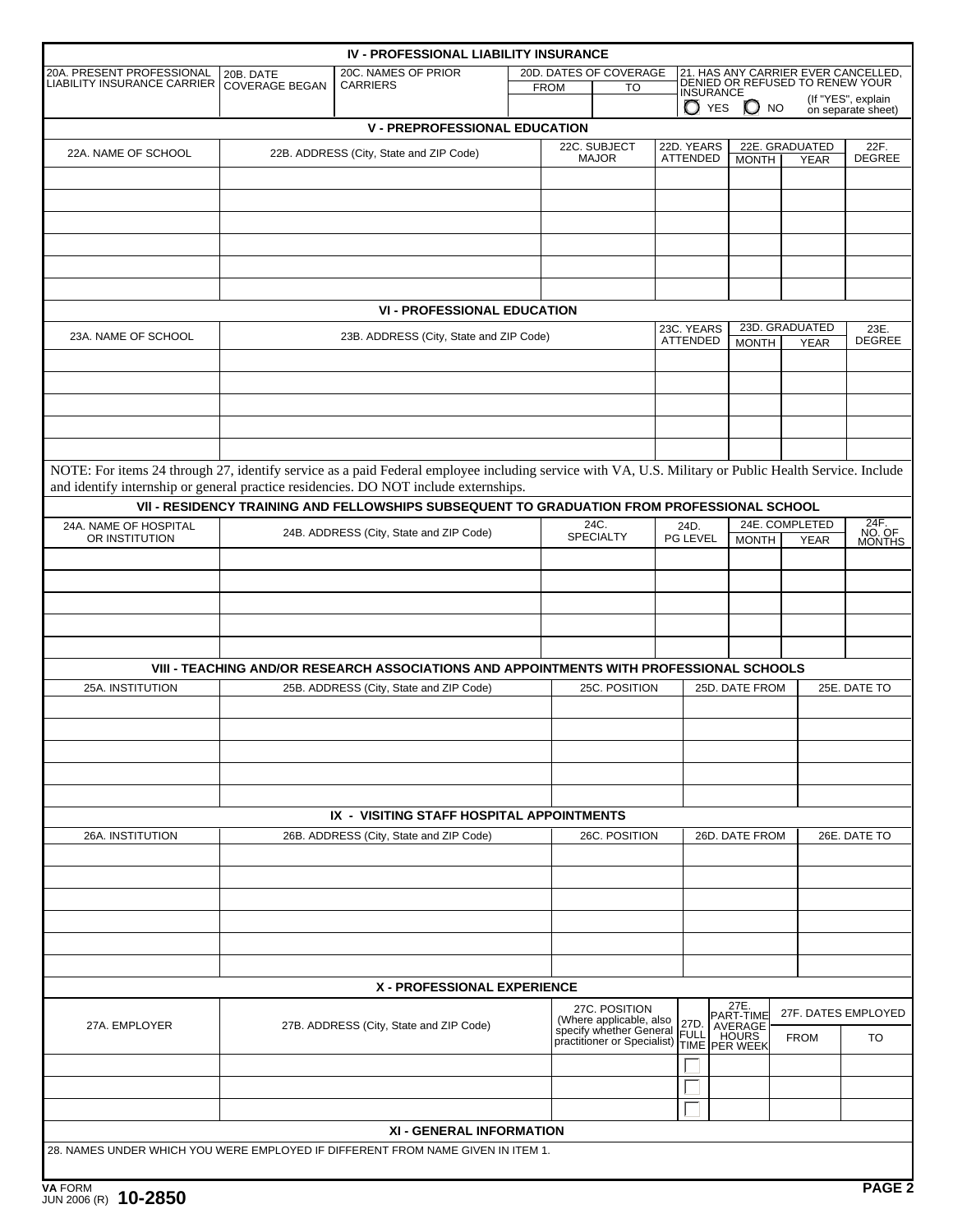| 29. LIST ALL PROFESSIONAL PUBLICATIONS, SCIENTIFIC PAPERS, HONORS, AWARDS, RESEARCH GRANTS AND FELLOWSHIPS (If |  |  |
|----------------------------------------------------------------------------------------------------------------|--|--|
| additional space is required, attach separate sheet)                                                           |  |  |

|     |                                                                                                                                                                                                                                                                                                                                                                                                                                                                                                                                                                                                                                                                                                                                                                                                                           | 30. REFERENCES: List four persons, preferably in your specialty, living in the United States who are not related to you by blood or marriage and who                                                                                                                                                                                                                                                                                                                                                                                                                                                                                                                                                                                                                                             |                          |                              |            |     |  |  |  |
|-----|---------------------------------------------------------------------------------------------------------------------------------------------------------------------------------------------------------------------------------------------------------------------------------------------------------------------------------------------------------------------------------------------------------------------------------------------------------------------------------------------------------------------------------------------------------------------------------------------------------------------------------------------------------------------------------------------------------------------------------------------------------------------------------------------------------------------------|--------------------------------------------------------------------------------------------------------------------------------------------------------------------------------------------------------------------------------------------------------------------------------------------------------------------------------------------------------------------------------------------------------------------------------------------------------------------------------------------------------------------------------------------------------------------------------------------------------------------------------------------------------------------------------------------------------------------------------------------------------------------------------------------------|--------------------------|------------------------------|------------|-----|--|--|--|
|     |                                                                                                                                                                                                                                                                                                                                                                                                                                                                                                                                                                                                                                                                                                                                                                                                                           | have been in a position to judge your professional qualifications during the past five years.                                                                                                                                                                                                                                                                                                                                                                                                                                                                                                                                                                                                                                                                                                    |                          |                              |            |     |  |  |  |
|     | 30A. NAME                                                                                                                                                                                                                                                                                                                                                                                                                                                                                                                                                                                                                                                                                                                                                                                                                 | 30B. ADDRESS (Street, City, State and ZIP Code)                                                                                                                                                                                                                                                                                                                                                                                                                                                                                                                                                                                                                                                                                                                                                  | 30C. AREA CODE/PHONE NO. | 30D. BUSINESS OR OCCUPATION  |            |     |  |  |  |
|     |                                                                                                                                                                                                                                                                                                                                                                                                                                                                                                                                                                                                                                                                                                                                                                                                                           |                                                                                                                                                                                                                                                                                                                                                                                                                                                                                                                                                                                                                                                                                                                                                                                                  |                          |                              |            |     |  |  |  |
|     |                                                                                                                                                                                                                                                                                                                                                                                                                                                                                                                                                                                                                                                                                                                                                                                                                           |                                                                                                                                                                                                                                                                                                                                                                                                                                                                                                                                                                                                                                                                                                                                                                                                  |                          |                              |            |     |  |  |  |
|     |                                                                                                                                                                                                                                                                                                                                                                                                                                                                                                                                                                                                                                                                                                                                                                                                                           |                                                                                                                                                                                                                                                                                                                                                                                                                                                                                                                                                                                                                                                                                                                                                                                                  |                          |                              |            |     |  |  |  |
|     |                                                                                                                                                                                                                                                                                                                                                                                                                                                                                                                                                                                                                                                                                                                                                                                                                           |                                                                                                                                                                                                                                                                                                                                                                                                                                                                                                                                                                                                                                                                                                                                                                                                  |                          |                              |            |     |  |  |  |
|     |                                                                                                                                                                                                                                                                                                                                                                                                                                                                                                                                                                                                                                                                                                                                                                                                                           |                                                                                                                                                                                                                                                                                                                                                                                                                                                                                                                                                                                                                                                                                                                                                                                                  |                          |                              |            |     |  |  |  |
|     |                                                                                                                                                                                                                                                                                                                                                                                                                                                                                                                                                                                                                                                                                                                                                                                                                           |                                                                                                                                                                                                                                                                                                                                                                                                                                                                                                                                                                                                                                                                                                                                                                                                  |                          |                              |            |     |  |  |  |
|     |                                                                                                                                                                                                                                                                                                                                                                                                                                                                                                                                                                                                                                                                                                                                                                                                                           |                                                                                                                                                                                                                                                                                                                                                                                                                                                                                                                                                                                                                                                                                                                                                                                                  |                          |                              |            |     |  |  |  |
|     |                                                                                                                                                                                                                                                                                                                                                                                                                                                                                                                                                                                                                                                                                                                                                                                                                           |                                                                                                                                                                                                                                                                                                                                                                                                                                                                                                                                                                                                                                                                                                                                                                                                  |                          |                              | <b>YES</b> | NO. |  |  |  |
|     | PLACE AN "X" IN APPROPRIATE SPACE. IF "YES" EXPLAIN DETAILS ON SEPARATE SHEET OF PAPER<br>item no.                                                                                                                                                                                                                                                                                                                                                                                                                                                                                                                                                                                                                                                                                                                        |                                                                                                                                                                                                                                                                                                                                                                                                                                                                                                                                                                                                                                                                                                                                                                                                  |                          |                              |            |     |  |  |  |
| 31. | Do you receive or do you have a pending application for retirement or retainer pay, pension, or other compensation based<br>upon military, Federal civilian, or District of Columbia service?                                                                                                                                                                                                                                                                                                                                                                                                                                                                                                                                                                                                                             |                                                                                                                                                                                                                                                                                                                                                                                                                                                                                                                                                                                                                                                                                                                                                                                                  |                          |                              |            |     |  |  |  |
| 32. | Does the Department of Veterans Affairs (VA) employ any relative of yours (by blood or marriage)? If "YES", give<br>separately such relative's (1) full name; (2) relationship; (3) VA position and employment location.                                                                                                                                                                                                                                                                                                                                                                                                                                                                                                                                                                                                  |                                                                                                                                                                                                                                                                                                                                                                                                                                                                                                                                                                                                                                                                                                                                                                                                  |                          |                              |            |     |  |  |  |
| 33. | ARE YOU NOW, OR HAVE YOU EVER BEEN, INVOLVED IN ADMINISTRATIVE, PROFESSIONAL OR JUDICIAL<br>PROCEEDINGS IN WHICH MALPRACTICE ON YOUR PART IS OR WAS ALLEGED? (If "YES" give details<br>including name of action or proceedings, date filed, court or reviewing agency, and the status or disposition of case<br>concerning allegations, together with your explanation of the circumstances involved.)<br>(As a provider of health care services, VA has an obligation to exercise reasonable care in determining that applicants are<br>properly qualified. It is recognized that many allegations of professional malpractice are proven groundless. Any conclusion<br>concerning your answer as it relates to professional qualifications will be made only after a full evaluation of the<br>circumstances involved.) |                                                                                                                                                                                                                                                                                                                                                                                                                                                                                                                                                                                                                                                                                                                                                                                                  |                          |                              |            |     |  |  |  |
|     | or similar State authority.                                                                                                                                                                                                                                                                                                                                                                                                                                                                                                                                                                                                                                                                                                                                                                                               | NOTE: A conviction or a discharge does not necessarily mean you cannot be appointed. The nature of the conviction or discharge and how long ago it<br>occurred is important. Give all the facts so that a decision can be made. If your answer to question 36, 37 or 38 is "YES" give for each offense: (1) date;<br>(2) charge; (3) place; (4) court and (5) action taken. When answering item 36 or 37, you may omit (1) traffic fines for which you paid a fine of \$100.00<br>or less; (2) any offense committed before your 18th birthday which was finally adjudicated in a juvenile court or under a youth offender law; (3) any<br>conviction the record of which has been expunged under Federal or State law; and (4) any conviction set aside under the Federal Youth Corrections Act |                          |                              |            |     |  |  |  |
| 34. | Within the last five years have you been discharged from any position for any reason?                                                                                                                                                                                                                                                                                                                                                                                                                                                                                                                                                                                                                                                                                                                                     |                                                                                                                                                                                                                                                                                                                                                                                                                                                                                                                                                                                                                                                                                                                                                                                                  |                          |                              |            |     |  |  |  |
| 35. | Within the last five years have you resigned or retired from a position after being notified you would be disciplined or<br>discharged, or after questions about your clinical competence were raised?                                                                                                                                                                                                                                                                                                                                                                                                                                                                                                                                                                                                                    |                                                                                                                                                                                                                                                                                                                                                                                                                                                                                                                                                                                                                                                                                                                                                                                                  |                          |                              |            |     |  |  |  |
| 36. | Have you ever been convicted, forfeited collateral, or are you now under charges for any felony or any firearms or explosives<br>offense against the law? (A felony is defined as any offense punishable by imprisonment for a term exceeding one year, but<br>does not include any offense classified as a misdemeanor under the laws of a State and punishable by a term of imprisonment<br>of two years or less.)                                                                                                                                                                                                                                                                                                                                                                                                      |                                                                                                                                                                                                                                                                                                                                                                                                                                                                                                                                                                                                                                                                                                                                                                                                  |                          |                              |            |     |  |  |  |
| 37. | During the past seven years have you been convicted, imprisoned, on probation or parole, or forfeited collateral, or are you<br>now under charges for any offense against the law not included in 36 above?                                                                                                                                                                                                                                                                                                                                                                                                                                                                                                                                                                                                               |                                                                                                                                                                                                                                                                                                                                                                                                                                                                                                                                                                                                                                                                                                                                                                                                  |                          |                              |            |     |  |  |  |
| 38. | While in the military service were you ever convicted by a general court-martial?                                                                                                                                                                                                                                                                                                                                                                                                                                                                                                                                                                                                                                                                                                                                         |                                                                                                                                                                                                                                                                                                                                                                                                                                                                                                                                                                                                                                                                                                                                                                                                  |                          |                              |            |     |  |  |  |
| 39. | If you were in the military service as a physician, dentist, podiatrist, optometrist, or chiropractor, did you ever receive a<br>non-judicial punishment (Article 15)?                                                                                                                                                                                                                                                                                                                                                                                                                                                                                                                                                                                                                                                    |                                                                                                                                                                                                                                                                                                                                                                                                                                                                                                                                                                                                                                                                                                                                                                                                  |                          |                              |            |     |  |  |  |
| 40. | Are you delinquent on any Federal debt? (Include delinquencies arising from Federal taxes, loans, overpayment of benefits,<br>and other debts to the U.S. Government, plus defaults on any Federally guaranteed or insured loans such as student and home<br>mortgage loans.)<br>If "Yes", explain on a separate sheet the type, length, and amount of the delinquency or default and steps you are taking to<br>correct errors or repay the debt. Give any identification numbers associated with the debt and the address of the Federal<br>agency involved.                                                                                                                                                                                                                                                            |                                                                                                                                                                                                                                                                                                                                                                                                                                                                                                                                                                                                                                                                                                                                                                                                  |                          |                              |            |     |  |  |  |
|     |                                                                                                                                                                                                                                                                                                                                                                                                                                                                                                                                                                                                                                                                                                                                                                                                                           | XII - SIGNATURE OF APPLICANT                                                                                                                                                                                                                                                                                                                                                                                                                                                                                                                                                                                                                                                                                                                                                                     |                          |                              |            |     |  |  |  |
|     |                                                                                                                                                                                                                                                                                                                                                                                                                                                                                                                                                                                                                                                                                                                                                                                                                           | NOTE: A false statement on any part of your application may be grounds for not hiring you, or for terminating you after you begin work.<br>Also, you may be punished by fine or imprisonment (U.S. Code, Title 18, Section 1001).                                                                                                                                                                                                                                                                                                                                                                                                                                                                                                                                                                |                          |                              |            |     |  |  |  |
|     | <b>CERTIFICATION:</b>                                                                                                                                                                                                                                                                                                                                                                                                                                                                                                                                                                                                                                                                                                                                                                                                     | I CERTIFY THAT TO THE BEST OF MY KNOWLEDGE AND BELIEF, ALL OF MY<br>STATEMENTS ARE TRUE, CORRECT, COMPLETE, AND MADE IN GOOD FAITH.                                                                                                                                                                                                                                                                                                                                                                                                                                                                                                                                                                                                                                                              |                          |                              |            |     |  |  |  |
|     | 41A. SIGNATURE OF APPLICANT (Sign in dark ink)                                                                                                                                                                                                                                                                                                                                                                                                                                                                                                                                                                                                                                                                                                                                                                            |                                                                                                                                                                                                                                                                                                                                                                                                                                                                                                                                                                                                                                                                                                                                                                                                  |                          | 41B. DATE (Month, Day, Year) |            |     |  |  |  |